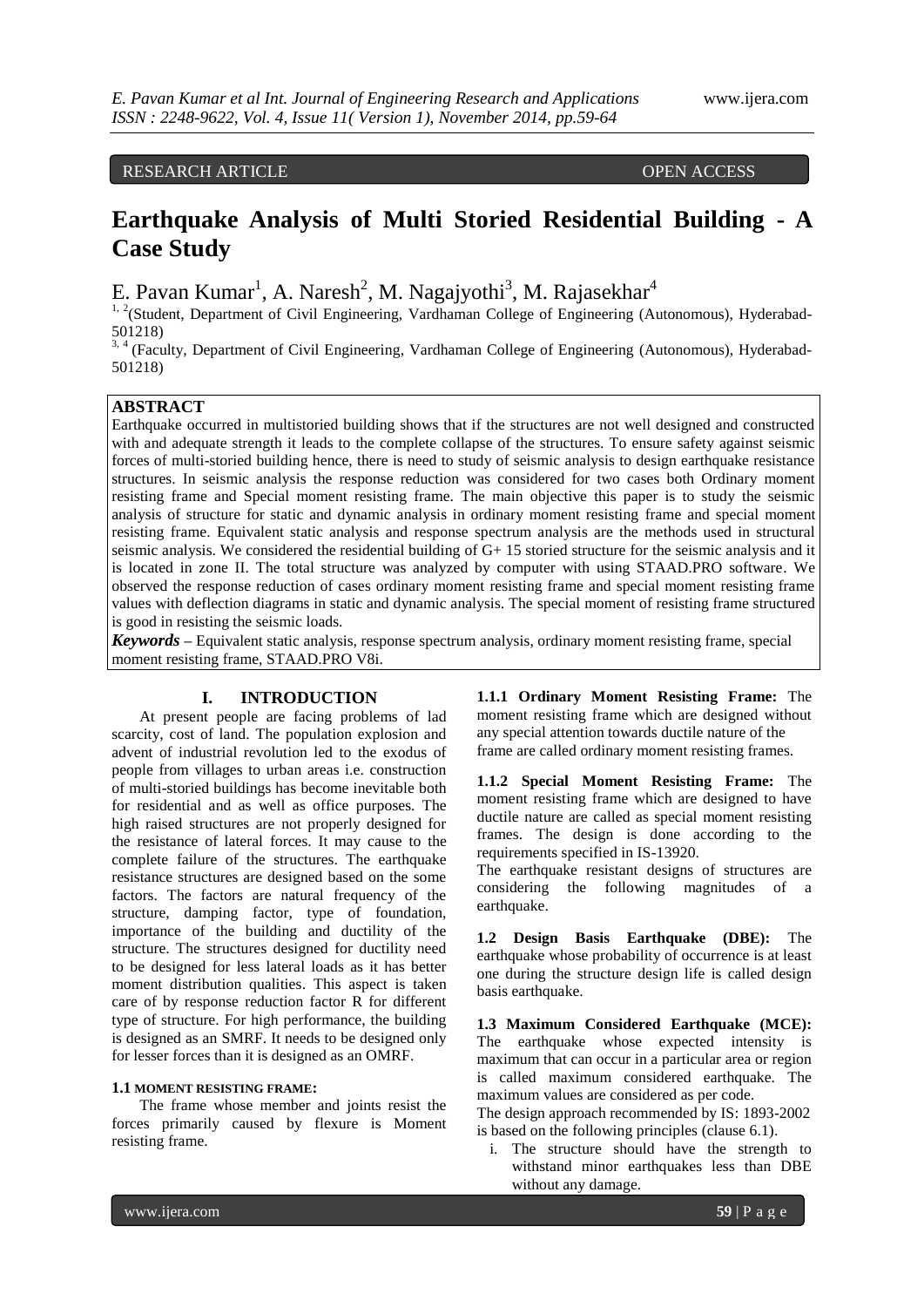- ii. The structure should be able to resist earthquakes equal to DBE without significant structural damage though some non-structural damage may occur.
- iii. The structure should withstand an earthquake equal to MCE without collapse.

# **II. METHODS OF ANALYSIS 2.1 Equivalent Static Analysis:**

It is one of the method for calculating the seismic loads. The high rise structures are not considered for the design simple static method. In practical as it does not take into account all the factors that are the importance of the foundation condition. The equivalent static analysis is used to design only for the small structures. In this method only one mode is considered for each direction. The earthquake resistant designing for the low rise structures the equivalent static method is enough. Tall structures are needed more than two modes and mass weight of each story to design earthquake resistant loads. This is not suitable to design those structures and dynamic analysis method to be used for high rise structures.

**2.2 Response Spectrum Analysis:** The seismic forces strikes the foundation of a structure will move with the ground motion. It shows that structure movement is generally more than the ground motion. The movement of the structure as compared to the ground is refused as the dynamic amplification. It depends on the natural frequency of vibration, damping, type of foundation, method of detailing of the structure. The response "design acceleration spectrum" which refers to the max acceleration called spectral acceleration coefficient Sa/g, as a function of the structure for a specified damping ratio for earthquake excitation at the base for a single degree freedom system.

The revised IS 1893-2002 uses the dynamic analysis by response spectrum. In this method takes into account all the five important engineering properties of the structures.

- i. The fundamental natural period of vibration of the building ( T in seconds)
- ii. The damping properties of the structure
- iii. Type of foundation provided for the building
- iv. Imp0ortance factor of the building
- v. The ductility of the structure represented by response reduction factor.

| III. | <b>ZONE FACTORS FOR DIFFERENT</b> |
|------|-----------------------------------|
|      | ZONES IN INDIA                    |

| Zone | Seismic coefficient of | Seismic zone factor    |
|------|------------------------|------------------------|
|      | 1984                   | $(z \text{ of } 2002)$ |
|      | 0.08                   | 0.36                   |
| TV   | 0.05                   | 0.24                   |
| ш    | 0.04                   | 0.16                   |
|      | 0 O2                   |                        |

Table.1 Seismic Zone factors

www.ijera.com **60** | P a g e

### **IV. MODAL GENERATION AND ANALYSIS:**

We considered a residential building of 3BHK plan with y-axis consisted of G+15 floors. The ground floor and rest of the 15 floor had a height of 3m each. the supports at the base of the structure were also specified as fixed. The structure was subjected to self-weight, dead load, live load values considering by the specifications of IS 875 part-1 and part-2. The wind load values were generated by STAAD.PRO considering the given wind intensities at different heights and strictly abiding by the specifications of IS 875 part-3. The Seismic load calculations of Static and Dynamic analysis were done following IS 1893-2002 part-1.





Fig.2 plan of residential building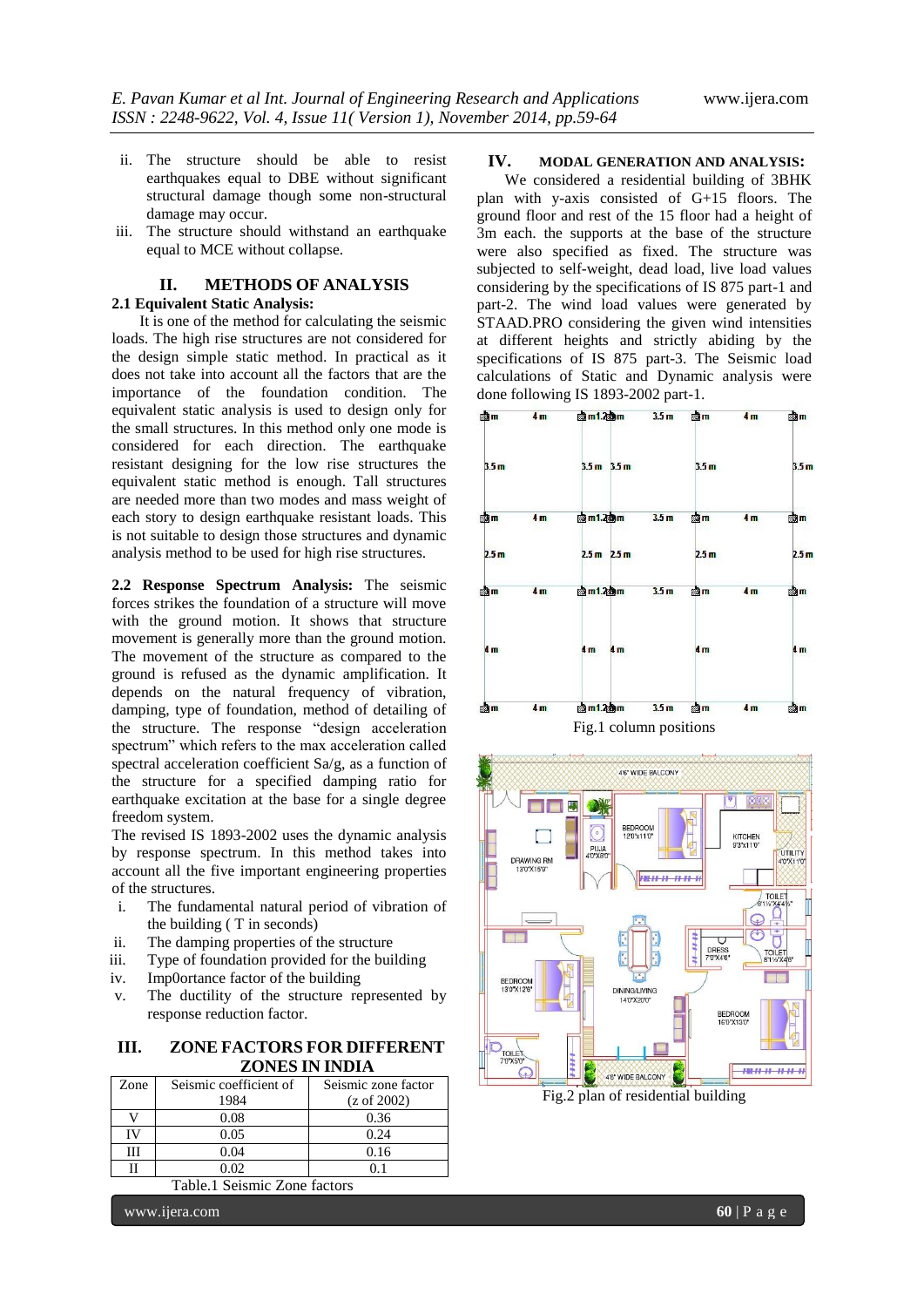

Fig.3 Live load assigned in structure



Fig.4 axial force, shear force, torsion and diplacement



Fig.5 mode shape in dynamic analysis

Table 2. Axial forces in Static Analysis

| <b>Static Analysis</b> |                |             |             |  |
|------------------------|----------------|-------------|-------------|--|
|                        | Axial Force KN |             |             |  |
| <b>BEAM</b>            | L/C            | <b>OMRF</b> | <b>SMRF</b> |  |
| 36                     | $1 EQ+X$       | 3537.0      | 3916.4      |  |
| 99                     | $1 EQ+X$       | 3339.8      | 3663.0      |  |
| 162                    | $1 EQ+X$       | 3127.8      | 3409.7      |  |
| 225                    | $1 EQ+X$       | 2908.8      | 3156.5      |  |
| 288                    | $1 EQ+X$       | 2685.0      | 2903.6      |  |

Table 3. Torsion in Static Analysis

| <b>Static Analysis</b> |          |             |             |  |
|------------------------|----------|-------------|-------------|--|
|                        |          | Torsion KNm |             |  |
| <b>BEAM</b>            | L/C      | <b>OMRF</b> | <b>SMRF</b> |  |
| 36                     | $1 EQ+X$ | $-0.617$    | $-0.059$    |  |
| 99                     | $1 EQ+X$ | $-1.520$    | $-0.059$    |  |
| 162                    | $1 EQ+X$ | $-1.587$    | $-0.059$    |  |
| 225                    | $1 EQ+X$ | $-1.643$    | $-0.059$    |  |
| 288                    | $1 EQ+X$ | $-1.658$    | $-0.058$    |  |

Table 4. Bending Moment in Static Analysis

| <b>Static Analysis</b> |          |                  |             |  |
|------------------------|----------|------------------|-------------|--|
|                        |          | Bending moment-Z |             |  |
|                        |          | <b>KNm</b>       |             |  |
| <b>BEAM</b>            | L/C      | <b>OMRF</b>      | <b>SMRF</b> |  |
| 36                     | $1 EQ+X$ | 148.74           | 53.143      |  |
| 99                     | $1 EQ+X$ | 100.59           | 52.919      |  |
| 162                    | $1 EQ+X$ | 85.92            | 52.592      |  |
| 225                    | $1 EQ+X$ | 84.28            | 52.094      |  |
| 288                    | $1 EQ+X$ | 84.29            | 51.357      |  |

Table 5. Axial forces in Dynamic Analysis

| Dynamic Analysis |          |                |             |  |
|------------------|----------|----------------|-------------|--|
|                  |          | Axial Force KN |             |  |
| <b>BEAM</b>      | L/C      | <b>OMRF</b>    | <b>SMRF</b> |  |
| 36               | $1 EQ+X$ | 3541.9         | 4148.1      |  |
| 99               | $1 EQ+X$ | 3336.8         | 3707.3      |  |
| 162              | $1 EQ+X$ | 3117.2         | 3440.5      |  |
| 225              | $1 EQ+X$ | 2894.1         | 3177.1      |  |
| 288              | $1 EQ+X$ | 2669.2         | 2917.4      |  |

Table 6. Torsion in Dynamic Analysis

| Dynamic Analysis |          |             |             |  |
|------------------|----------|-------------|-------------|--|
|                  |          | Torsion KNm |             |  |
| <b>BEAM</b>      | L/C      | <b>OMRF</b> | <b>SMRF</b> |  |
| 36               | $1 EQ+X$ | 1.090       | 2.659       |  |
| 99               | $1 EQ+X$ | 2.484       | 2.660       |  |
| 162              | $1 EQ+X$ | 2.238       | 2.580       |  |
| 225              | $1 EQ+X$ | 2.535       | 2.473       |  |
| 288              | $1 EQ+X$ | 2.633       | 2.634       |  |

ķ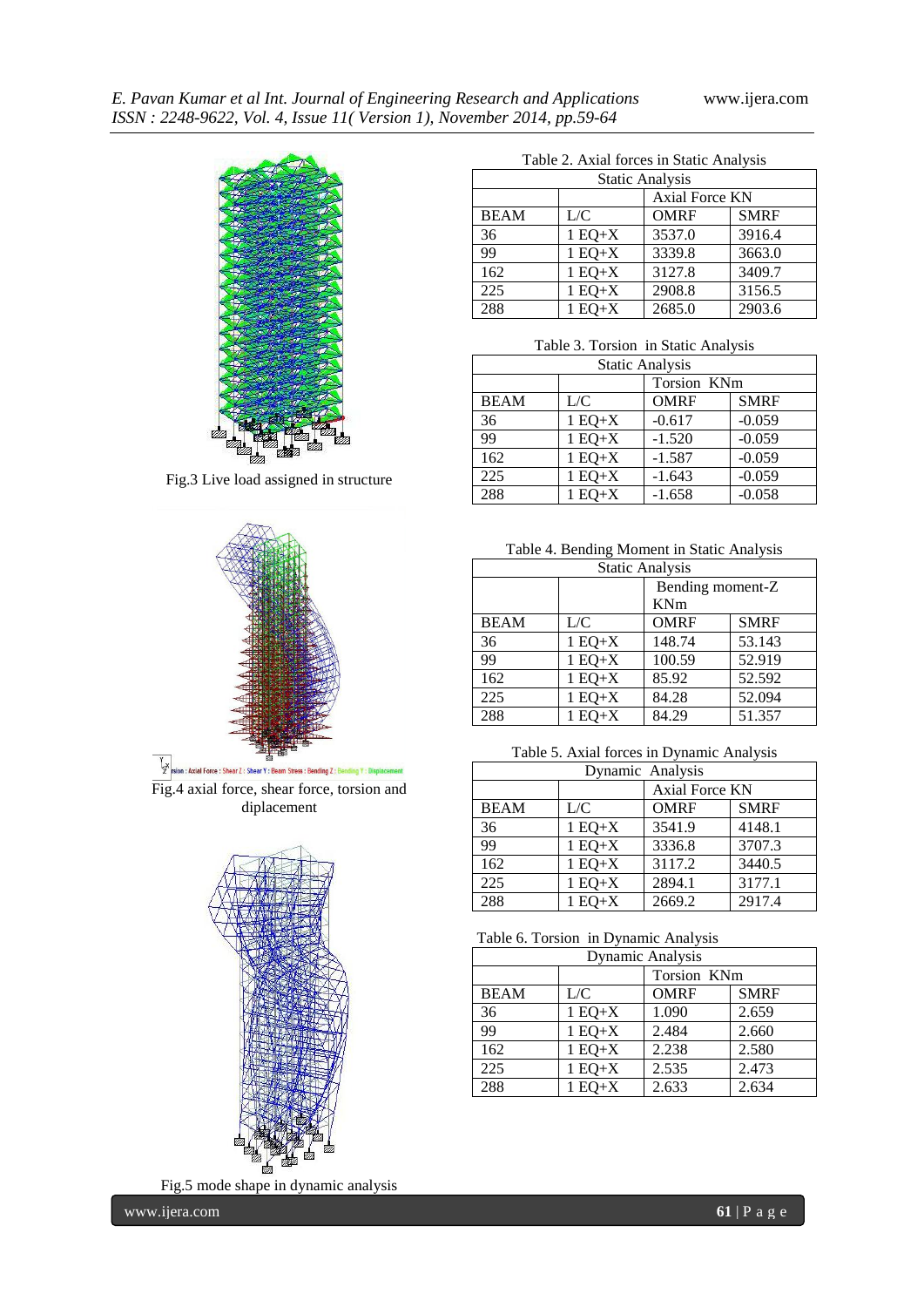|                  | raore <i>r</i> . Dending moment in <i>D</i> ynamic <i>r</i> mar you |                  |             |  |  |
|------------------|---------------------------------------------------------------------|------------------|-------------|--|--|
| Dynamic Analysis |                                                                     |                  |             |  |  |
|                  |                                                                     | Bending moment-Z |             |  |  |
|                  |                                                                     | KNm              |             |  |  |
| <b>BEAM</b>      | L/C                                                                 | <b>OMRF</b>      | <b>SMRF</b> |  |  |
| 36               | $1 EQ+X$                                                            | 154.739          | 70.313      |  |  |
| 99               | $1 EQ+X$                                                            | 102.290          | 64.390      |  |  |
| 162              | $1 EQ+X$                                                            | 75.819           | 62.310      |  |  |
| 225              | $1 EQ+X$                                                            | 72.649           | 59.564      |  |  |
| 288              | $1 EQ+X$                                                            | 71.408           | 56.376      |  |  |

Table 7.Bending Moment in Dynamic Analysis

Table 8. Displacement X-trans in Static Analysis

| <b>Static Analysis</b> |          |                      |             |  |
|------------------------|----------|----------------------|-------------|--|
|                        |          | Displacement X-Trans |             |  |
| <b>BEAM</b>            | L/C      | <b>OMRF</b>          | <b>SMRF</b> |  |
| 36                     | $1 EQ+X$ | 1.849                | 0.456       |  |
| 99                     | $1 EQ+X$ | 13.455               | 2.107       |  |
| 162                    | $1 EQ+X$ | 26.684               | 4.433       |  |
| 225                    | $1 EQ+X$ | 39.456               | 7.025       |  |
| 288                    | $1 EQ+X$ | 50.163               | 9.624       |  |

Table 9. Displacement X-Trans in DynamicAnalysis

| Dynamic Analysis |          |                      |             |  |
|------------------|----------|----------------------|-------------|--|
|                  |          | Displacement X-Trans |             |  |
| <b>BEAM</b>      | L/C      | <b>OMRF</b>          | <b>SMRF</b> |  |
| 36               | $1 EQ+X$ | 1.907                | 0.534       |  |
| 99               | $1 EQ+X$ | 12.938               | 2.622       |  |
| 162              | $1 EQ+X$ | 24.765               | 8.984       |  |
| 225              | $1 EQ+X$ | 32.877               | 12.854      |  |
| 288              | $1 EQ+X$ | 39.790               | 15.132      |  |



STATIC - DYNAMIC





Graph 2.static & dynamic analysis of Torsion in **OMRF** 









Graph 4. static&dynamic analysis of Displacement in **OMRF**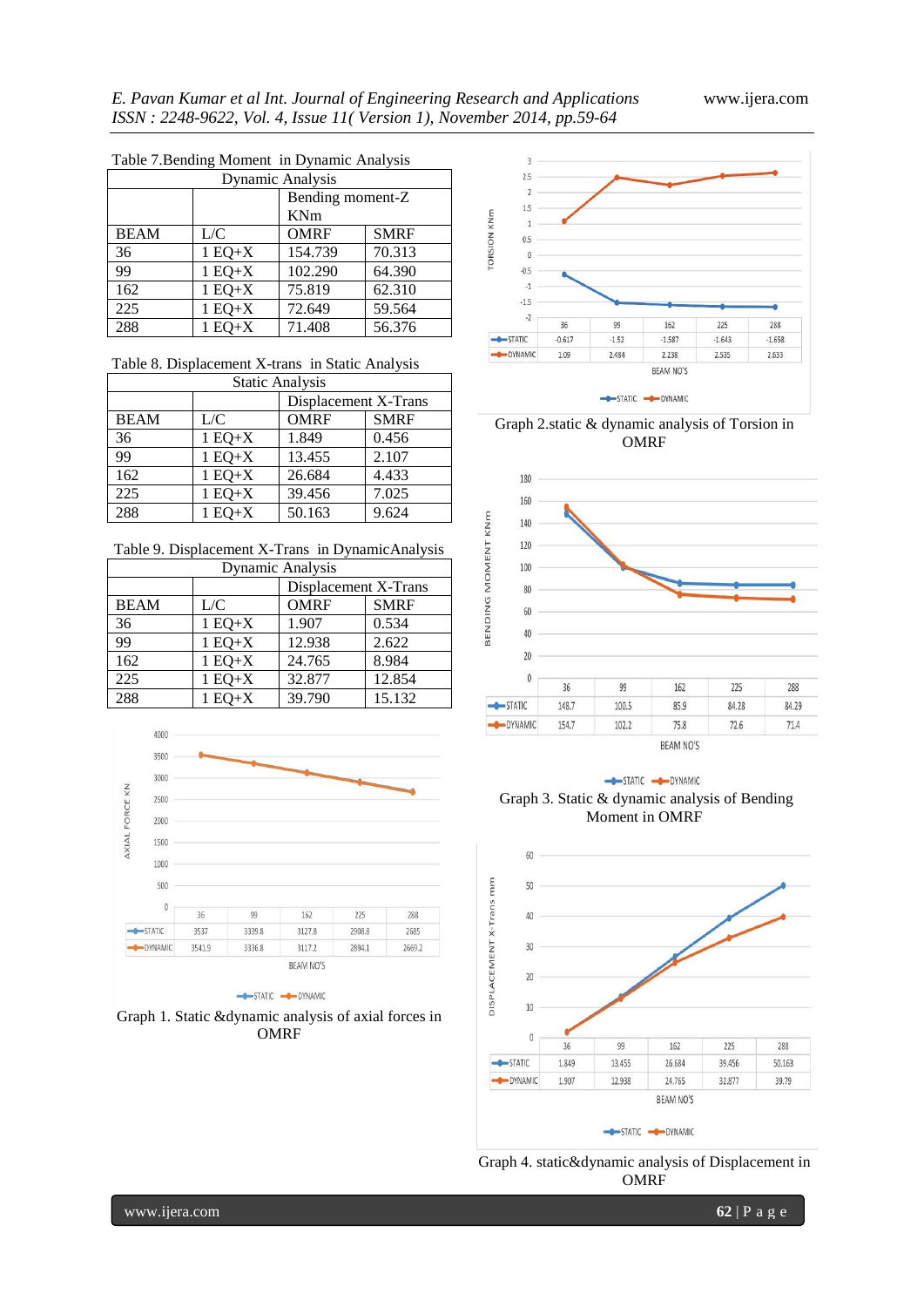

Graph 5. Static & dynamic analysis of Axial forces in SMRF



Graph 6. Static & dynamic analysis of Torsion in SMRF



Graph 7. Static & dynamic anlysis of Bending Moment in SMRF



Graph 8. Static & dynamic analysis of Displacement in SMRF

# **V. CONCLUSION**:

The obtained results of static and dynamic analysis in OMRF & SMRF are compared for different columns under axial, torsion, bending moment and displacement forces.

The results in graph-1 shows that there is equal values obtained of axial forces in static and dynamic analysis of OMRF structure. The results in graph-2 shows that the values are obtained for torsion in static analysis are negative and dynamic analysis values are positive. The results in graph-3 here we can observe that the values for bending moment at dynamic analysis values are high in initially for other columns it decreased gradually as compared to that of static analysis. The results in graph-4 we can observe that the values for displacement in static analysis of OMRF values are more compared to that of dynamic analysis values of same columns.

The results in graph-5 shows that the values obtained of axial forces in dynamic analysis of SMRF structure values are high compare to static analysis. The results in graph-6 shows that the values are obtained for torsion in static analysis are negative and dynamic analysis values are positive with more difference. In the results graph-7, we can observe that the values for bending moment at dynamic analysis values are more as compared to that of static analysis SMRF structure. In the results graph-8, we can observe that the values for displacement in dynamic analysis of SMRF values are gradually increased compared to that of static analysis values of same columns.

The static and dynamic analysis of OMRF & SMRF values are observed. Finally it can conclude that the results of static analysis in OMRF & SMRF values are low when comparing to that of dynamic analysis in OMRF & SMRF values. Hence the performance of dynamic analysis SMRF structure is quiet good in resisting the earthquake forces compared to that of the static analysis OMRF & SMRF.